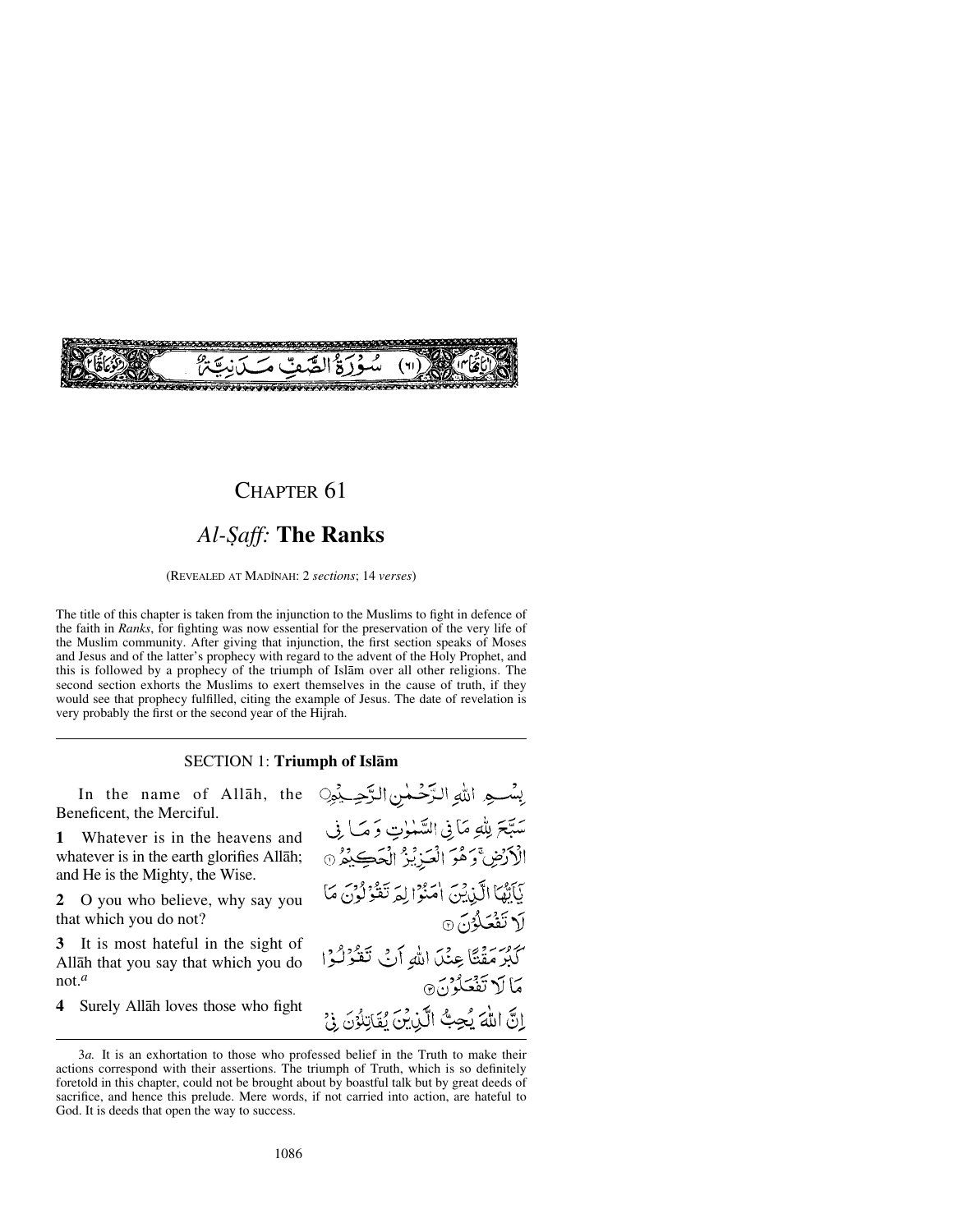in His way in ranks, as if they were a solid wall.*<sup>a</sup>*

**5** And when Moses said to his people: O my people, why do you malign me, when you know that I am Allåh's messenger to you?*<sup>a</sup>* But when they deviated, Allåh made their hearts deviate. And Allåh guides not the transgressing people.

**6** And when Jesus, son of Mary, said: O Children of Israel, surely I am the messenger of Allåh to you, verifying that which is before me of the Torah and giving the good news of a Messenger who will come after me, his name being Ahmad.<sup>*a*</sup> But when he

وَإِذْ قَالَ مُؤْسِي لِقَوْمِهِ يُفَوْمِ لِيَمْ دووين وق توكيون الأرسون الله الْكَكْدَ فَلَلَّنَا دَاغُوْٓا آيَرَاغَ اللَّهُ فَكْمُوْبَهُمْ ثَرَ اللَّهُ لَا يَهْدِي الْقَدْمَ الفسقين ١

وَ إِذْ قَالَ عِيْسَى إِبْنُ مَرْبَعَ يُبَنِيٍّ اسَرَاءِيلَ الِّيْ رَسُوْلُ اللَّهِ إِلَيْكُمْ مُّصَلِّ قَالِّهَا بِّيْنَ يَدَى وَنَ التَّوْرٰبَةِ وَمُبَشِّرًا بِرَسُوۡلِ يَّأَزِنۡ مِنۡ بَعۡلِهِ)

4*a.* They had to fight in self-defence; see 2:190, 190*a*, etc.

5*a.* That Moses was falsely accused by his own followers is stated in 33:69; see 33:69*a*. Such false imputations by the Israelites against their own prophet are referred to here as an example of the Jewish deviation from truth. An example of Christian deviation is given in the next verse. No wonder that they were inimical to the Prophet, when they did not care even for Moses and Jesus.

6*a.* We are here told that Jesus had given the good news of the advent of a Prophet whose name was Ahmad coming after him. That our Prophet was known by two names Muḥammad and Aḥmad is a well-known fact of history. The famous poet Ḥassān mentions the Prophet, in one of his verses, by the name Ahmad: *Şall Allāhu wa man* yahuffu bi-'arsh-hī wa-l-tayyibūna 'ala-mubāraki Aḥmad, i.e., Allāh blesses the blessed Ahmad and so do those who go round about His Throne of Majesty and all pure ones.

The next question is, Does Jesus really speak of the coming of Ahmad? As regards his sayings, we have to depend on a Greek translation, in which we find the word *Paraclete*, which is translated in English as *Comforter*. We are well aware how translations are sometimes misleading, and therefore the use of the word *Paraclete* in the Greek version, or that of *Comforter* in the English version, does not show what the actual word in the language spoken by Jesus was. But all those qualifications which are given in John 14:16 and 16:7 are met with in the person of the Holy Prophet. He is stated to be one who shall abide forever, and so is the Prophet's law; for after him comes no prophet to promulgate a new law. He is spoken of as teaching all things, and it was with a perfect law that the Holy Prophet came. And clearest of all are the words of John  $16:12-14$ : "I have yet many things to say unto you, but ye cannot bear them now. Howbeit when he, the Spirit of truth, is come, he will guide you into all truth: for he shall not speak of himself, but whatsoever he shall hear, that shall he speak; and he will show you things to come. He shall glorify me". Now, this prophecy about the *Spirit of Truth*, which is the same as the *Comforter*, clearly stated in John 14:17, establishes the following points: (1) Jesus could not guide into all truth because his teaching was really directed only to the reform of the Israelites, and he denounced only their crying evils; but the teaching of the *Comforter* would be a perfect one, guiding men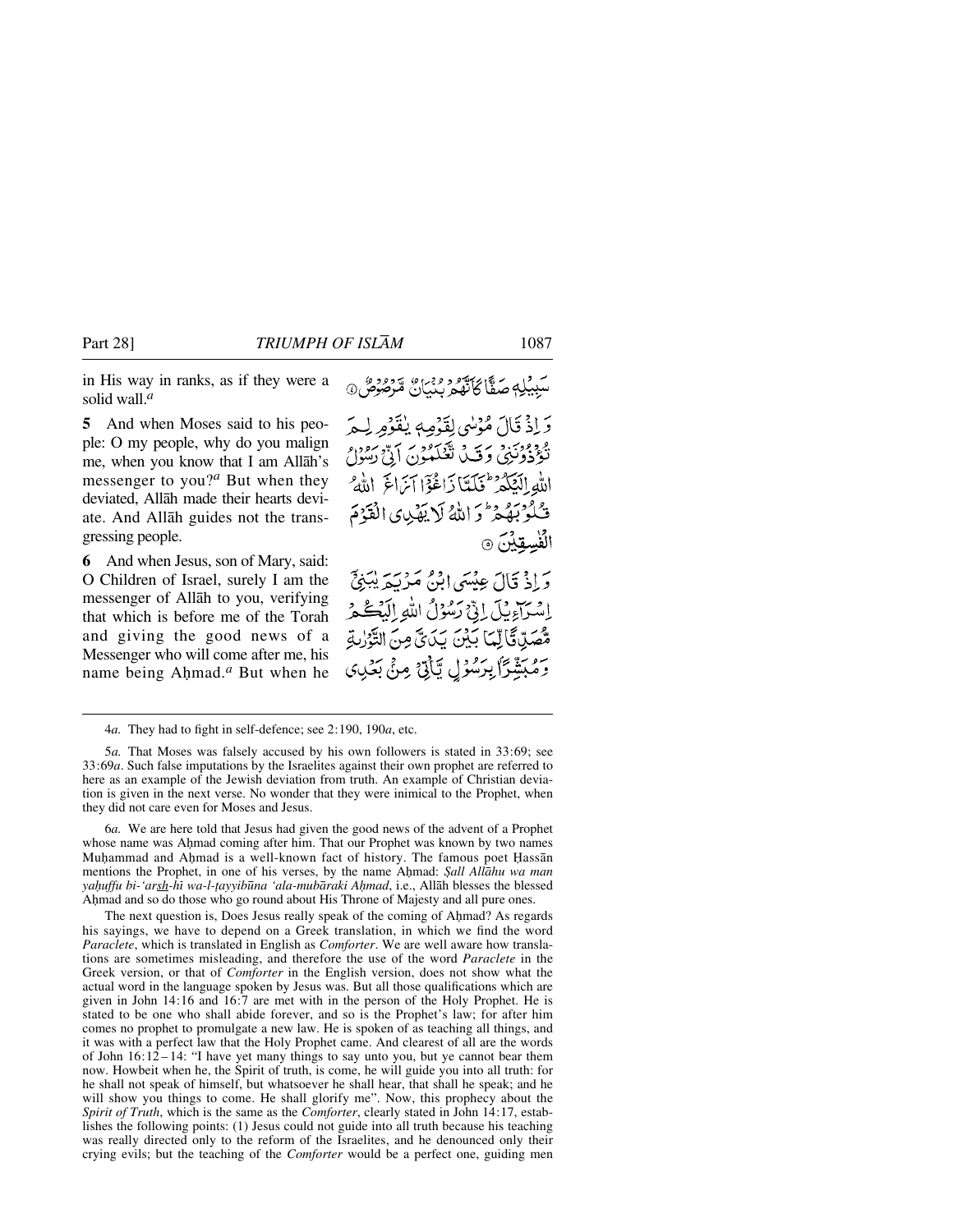came to them with clear arguments, they said: This is clear enchantment.*<sup>b</sup>*

**7** And who is more unjust than he who forges a lie against Allåh and he is invited to Islåm. And Allåh guides not the unjust people.*<sup>a</sup>*

**8** They desire to put out the light of Allåh with their mouths, but Allåh will perfect His light, though the disbelievers may be averse.

**9** He it is Who has sent His Messenger with the guidance and the Religion of Truth that He may make اسْمُهَ آَحْدَنُ طَلَمْنَا جَآءَهُمْ بِالْبَيِّنْتِ قَالُوْا هٰذَا سِحْرٌ مُّبِينٌ ۞ وَمَنْ أَظْلَمْهِ مِتَيْنِ اِفْتَرْيِ عَلَى اللَّهِ الْكَذِبَ وَهُوَ يُدْعَى إِلَى الْإِسْلَامِرّْدَ اللَّهُ لَا يَصْبِي الْقَدْمَ الظُّلِيبُنِّ ۞ يُرِيْدُونَ لِيُطْفِعُوْا ذُرْحَ اللَّهِ بِأَنْوَاهِهِمْ وَ اللَّهُ مُتِمٌّ نُؤْرِمٍ وَلَوْكَرِهَ الْكَفِرُونَ 6 هُوَ الَّذِينَجَ أَدْسَلَ سَسْؤَلَةً بِالْهُدْيِ وَ دِيْنِ الْجَقِّ لِيُظْهِرَهُ عَلَى الدِّيْنِ

It is argued, however, that the *Comforter* is here called the *Spirit of Truth*, and hence the words cannot be applicable to a man. But it is equally difficult to see why Jesus should call him *another Comforter*; evidently he was referring to a human being as he himself was. Moreover, we cannot imagine a spirit not speaking of himself but speaking only that which he shall hear, which a comparison with Deut. 18:18 clearly shows to be a prophet like Moses. And it should be noted that the Holy Prophet is frequently called *The Truth* in the Holy Qur'ån, as in 17:81.

Another point worth mentioning is that the different prophecies about the Holy Prophet really refer to the different phases of his life. The two aspects of the life of the Holy Prophet are *jalål* and *jamål*, i.e., *an aspect of glory* and *an aspect of beauty*, the first finding its manifestation in the name *Muhammad* and the second in *Ahmad*. Each of the two great prophets, Moses and Jesus, prophesied about the Holy Prophet in words expressing that aspect of his life which was in consonance with his own nature — glory finding greater expression in Moses, who was prophet, lawgiver and king at the same time, and beauty in Jesus, on account of the beauty of his moral teachings, while both these elements were combined in the person of the Holy Prophet.

6*b.* The Holy Prophet is referred to here, as the next verse clearly shows.

7*a.* By the words, "who forges a lie against Allåh and he is invited to Islåm," are meant the rejectors who called the truth an enchantment, as stated at the end of the last verse, and as shown by the words that follow here: *And Allåh guides not the unjust people*. It was these people that were invited to Islåm, while the Prophet was an inviter, as he is elsewhere called; see, for instance, 3:193; 20:108. Their polytheistic beliefs are repeatedly called a forgery in the Holy Qur'ån, as, for instance, in 6:137, and again in 6:138. Or, the Christians are meant who were invited to the Truth, but they forged a lie that Jesus was the son of God and that he took away their sins.

into all truth, and the Holy Qur'ån is the only book which claims to be a perfect law. (2) That the *Comforter* would not speak of himself, but that which he shall hear he shall speak; the words conveying exactly the same idea as those of Deut. 18:18: "And I will put My words in his mouth", a qualification which is met with only in the person of the Holy Prophet Muhammad. (3) That he will glorify Jesus, and the Holy Prophet did glorify Jesus by denouncing as utterly false all those calumnies which were heaped upon Jesus and his mother.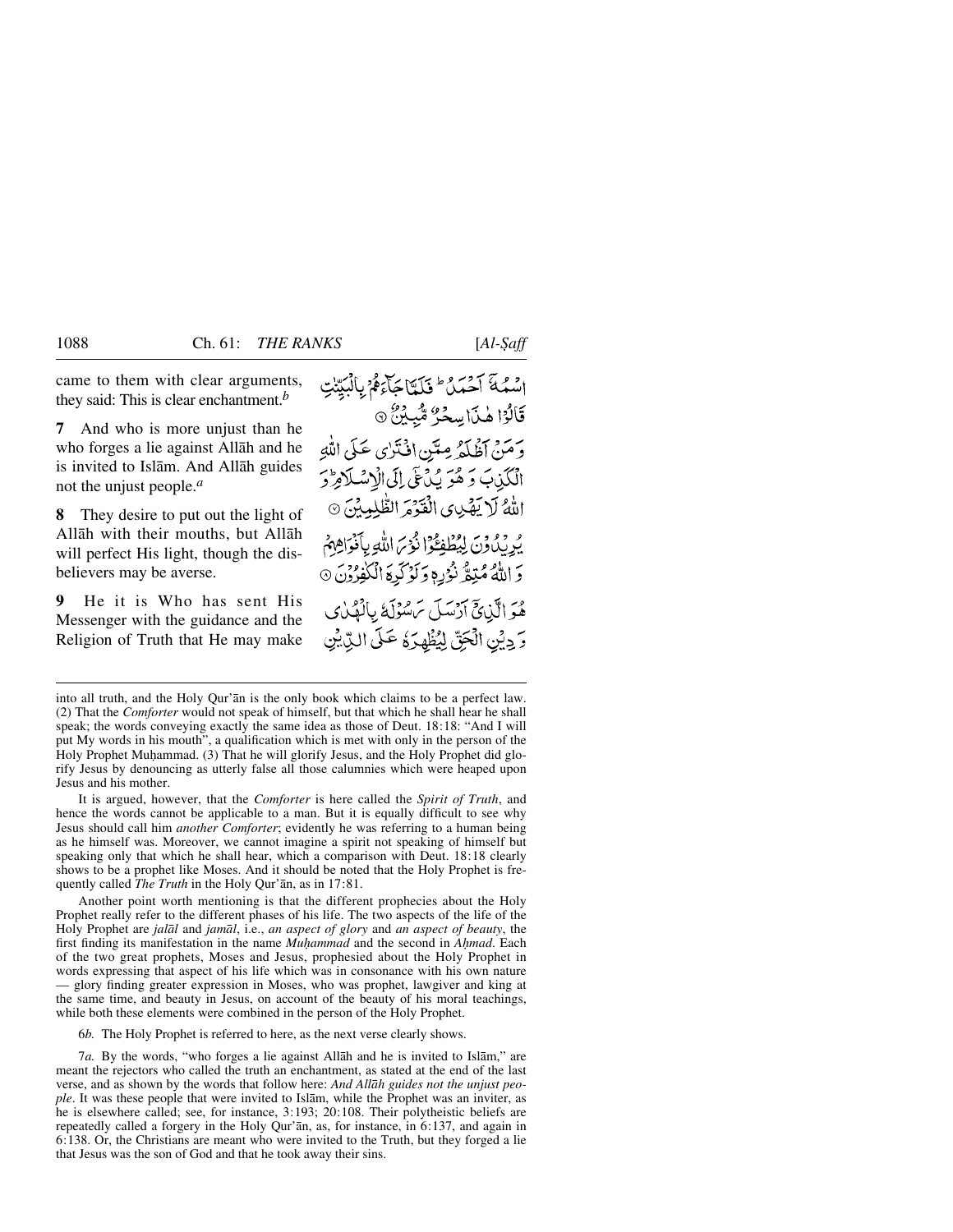it prevail over all religions, though the polytheists are averse.*<sup>a</sup>*

### SECTION 2: **Establishment of Truth needed Sacrifices**

**10** O you who believe, shall I lead you to a merchandise which will deliver you from a painful chastisement?

**11** You should believe in Allåh and His Messenger, and strive hard in Allåh's way with your wealth and your lives. That is better for you, did you but know!

**12** He will forgive you your sins and cause you to enter Gardens wherein rivers flow, and goodly dwellings in Gardens of perpetuity — that is the mighty achievement —

**13** And yet another (blessing) that you love: help from Allåh and a victory near at hand; and give good news to the believers.*<sup>a</sup>*

**14** O you who believe, be helpers (in the cause) of Allåh, as Jesus, son of Mary, said to the disciples: Who are my helpers in the cause of Allåh? The disciples said: We are helpers (in the cause) of Allåh. So a party of the Children of Israel believed and

نَأَيُّهَا الَّذِينَ اٰمَنُوۡۤا هَـٰ(ۡ اَدۡنُّلُّهُۚ عَلَىٰ تِجَارَةٍ تُنْجِيَكُمْ ِمِّنْ عَنَابِ اَلِيُمِنَّ تُؤْمِنُوْنَ بِاللَّهِ وَيَ سُوْلِهِ وَتُجَاهِدُونَ ِ فِيْ سَبِيْلِ اللَّهِ بِأَمْوَالِكُمْ وَآَنْفُسِكُمْ ذٰلِكُمْ خَبْرٌ لَّكُمْ إِنْ كُنْتُمْ تَعْلَمُوْنَ ١٥ تَغْفِرْ لَكُمْ ذُنْزُنَكُمْ وَيُبْاحِكْ جَنّْتٍ تَجْرِيْ مِنْ تَحْتِهَا الْأَنْهُ وَ مَسْكِنَ طَيِّبَةً فِي جَتّْتِ عَكَانٍ ۖ ذٰلِكَ الْفَرْزُ الْعَظِيْمُ \* دَ المُخْزِي تُجِبُّونَهَا ۖ نَصَرٌ مِّنَ اللَّهِ دَ فَتْحٌ قَرِيْبُ وَبَشِّرِ الْمُؤْمِنِينَ ۞ بَأَيُّهُمَا الَّيْنِيْنَ اٰ مَنُوْا كَوْنُوْا أَنْصَادَ اللَّهَ كَمَا قَالَ عِيْسَى ابْنُ مَرْيَمَ لِلْحَوَايِّةِنَ مَنْ أَنْصَارِئِ إِلَى اللَّهِ ۚ قَالَ الْحَوَارِبُّونَ بَحْنُ أَنْصَائِرِ اللَّهِ فَأَمَنَتْ طَآيَفَةٌ قِرْنٌ بَنِيٍّ إِسْرَاءِبَيْلَ دَ كَفَدَتْ طَيَايِدِ

13*a.* The prophecy in the previous verse relates to the Hereafter, while that in this verse relates to the victories of the Muslims over the disbelievers.

<sup>9</sup>*a.* Verses 8 and 9 contain two different prophecies. In the first of these we are told that all attempts to annihilate Islåm will fail, and they did fail. In the second it is affirmed that Islåm will be made the predominant religion, the truth of which was witnessed by Arabia in the lifetime of the Holy Prophet. But both prophecies have a wider significance. Attempts are still being made to annihilate Islåm, and the Divine promise is that all these attempts shall be brought to naught; while the predominance of Islåm over all the religions of the world would in time be established, as clearly as it was in Arabia. The commentators say that this predominance will be brought about through the Promised Messiah (Rz). Polytheists, it should be noted, include the Christians, for they adopted the polytheistic doctrine of Trinity.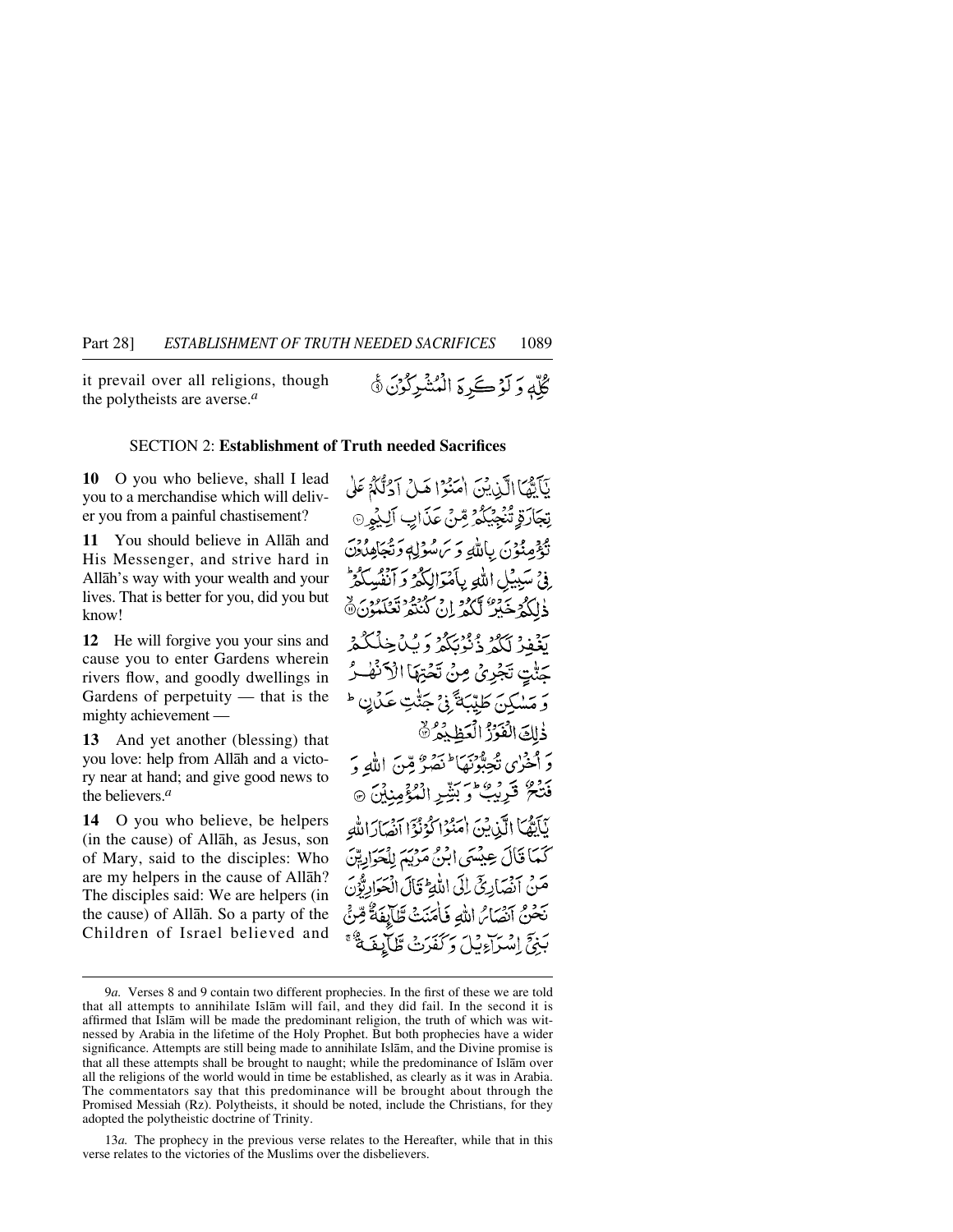another party disbelieved; then We aided those who believed against their enemy, and they became predominant.*<sup>a</sup>*

فَأَيَّكَ نَا الَّذِينَ امَنُوْا عَلَى عَدُوِّهِمُ فَأَصْبَحُوا ظَهْرِيْنَ ٢

<sup>14</sup>*a.* The description applies to the triumph of the teachings of Christ over those who opposed the dissemination of his teachings, and speaks prophetically of the ultimate triumph of Islåm over all other religions of the world.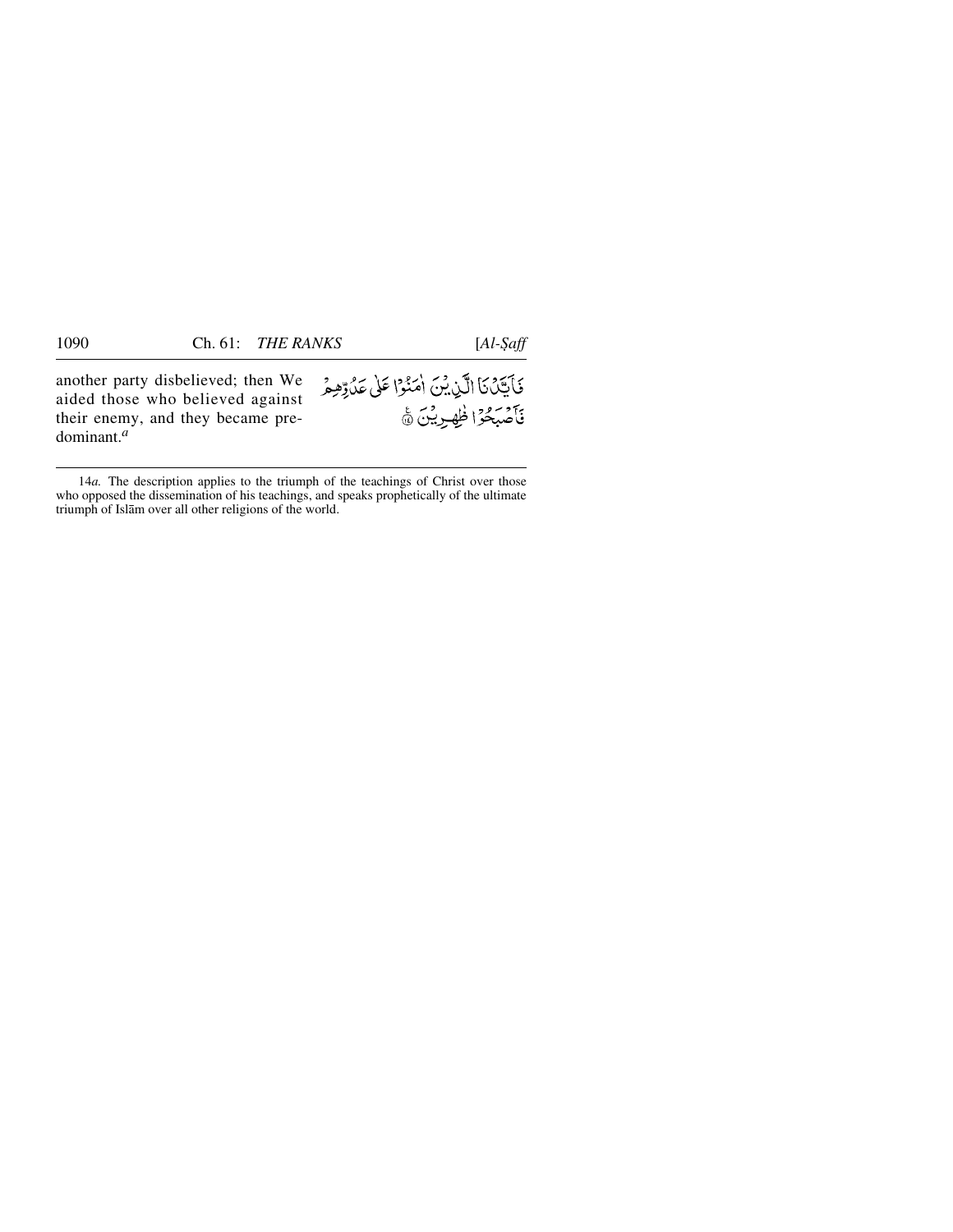## CHAPTER 62

# *Al-Jumu'ah:* **The Congregation**

(REVEALED AT MADÍNAH: 2 *sections*; 11 *verses*)

This chapter receives its name from the exhortation to gather together on the day of *Congregation,* or *Friday*. The first section, after stating that the Prophet was a purifier of his immediate followers as well as of those who would come later on, warns the Muslims of the danger which brought about the downfall of the Jewish nation. They had with them the letter of the law, but were not true to its spirit. The reason for this was that they gave themselves up to worldly occupations and did not even observe their Sabbath, which was set apart for religious devotion. The second section enjoins the Muslims not to neglect their prayers in congregation, and the congregation of Friday is specially spoken of.

The date of revelation of this chapter may be assigned to the first year of the Hijrah.

### SECTION 1: **Muslims chosen for Divine Favours**

In the name of Allåh, the Beneficent, the Merciful.

**1** Whatever is in the heavens and whatever is in the earth glorifies Allåh, the King, the Holy, the Mighty, the Wise.

**2** He it is Who raised among the illiterates*<sup>a</sup>* a Messenger from among themselves, who recites to them His messages and purifies them, and teaches them the Book and the Wisdom — although they were before certainly in manifest error —



2*a.* For the word *Ummß*, see 2:78*a*, 7:157*a*.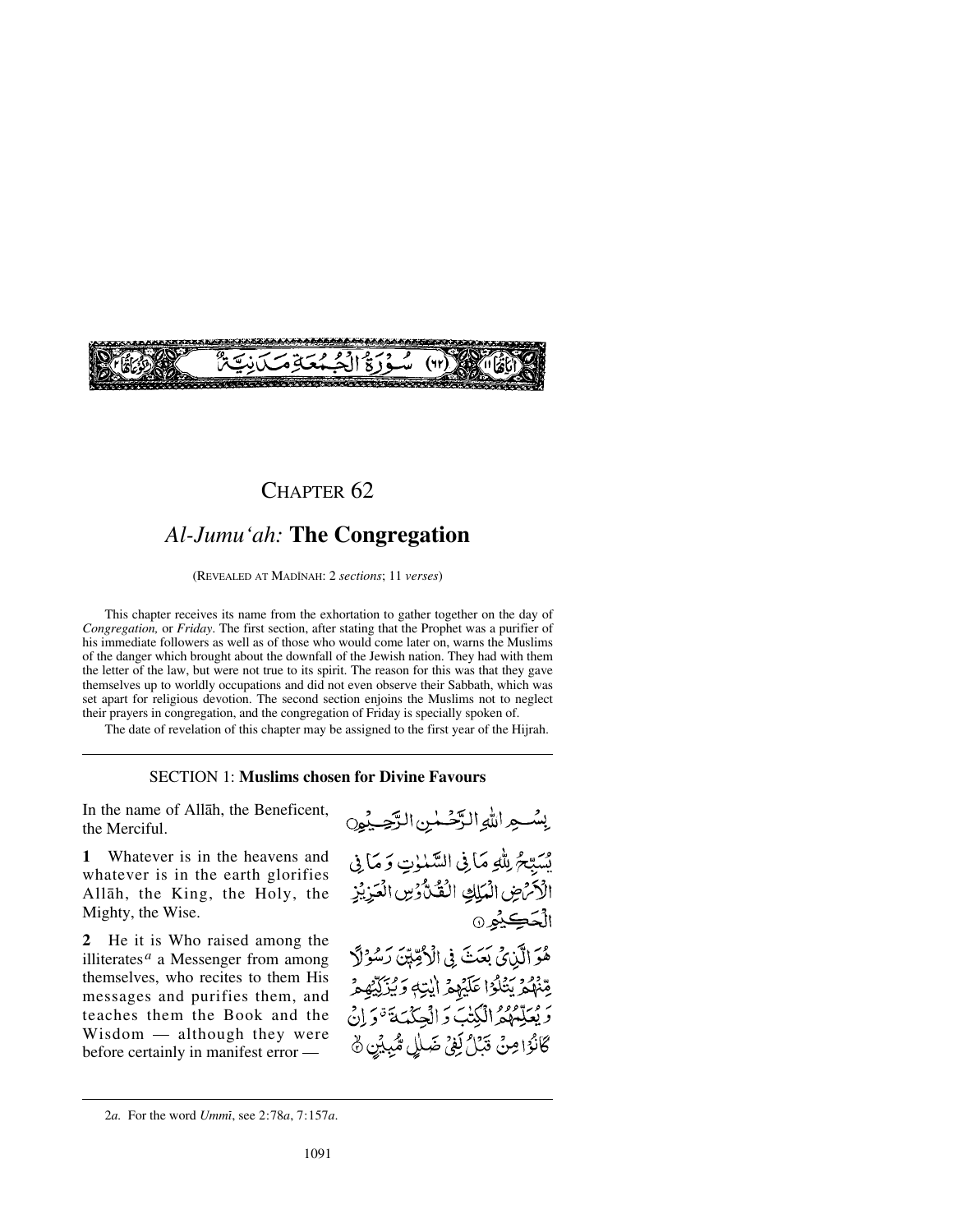**3** And others from among them who have not yet joined them. And He is the Mighty, the Wise.*<sup>a</sup>*

**4** That is Allåh's grace; He grants it to whom He pleases. And Allåh is the Lord of mighty grace.

**5** The likeness of those who were charged with the Torah, then they observed it not, is as the likeness of the ass carrying books. Evil is the likeness of the people who reject the messages of Allåh. And Allåh guides not the iniquitous people.

**6** Say: O you who are Jews, if you think that you are the favourites of Allåh to the exclusion of other people, then invoke death, if you are truthful.*<sup>a</sup>*

**7** But they will never invoke it because of what their hands have sent before. And Allåh is Knower of the wrongdoers.

**8** Say: The death from which you flee, that will surely overtake you; then you will be sent back to the Knower of وَّ اٰخَرِيْنَ مِنْهُمْ لَمَّا يَلْحَقُوْا بِهِمْ ۚ رَ هُوَالْعَزِيْزُ الْحَڪِيْئُرُ® ذٰلِكَ فَضْلُ اللَّهِ يُؤْتِيْهِ مَنْ يِّشَاءُ وَاللَّهُ ذُو الْفَضْلِ الْعَظِيْمِرِ ۞ مَثَلُ الَّذِينَ حُبِّلُوا التَّوْرِيةَ ثُمَّ لَمْ يَخْمِلُّهُمَاكَمَّتْلِ الْجِمَائِ يَخْمِلُّ آسفَادًا لِكُنْ مَنَلُ الْقَوْمِ الَّذِينَ كَذَّبَوْا بِأَيْتِ اللَّهِ وَاللَّهُ لَا يَهْدِي الْقَدْمَ الطّْلِمِينَ ۞ قُلْ يَأْيَيُّهَا أَلَّىٰٓنِينَ هَادُوْٓالِ زَعِيدَوْرِ أَتَكُمْ أَوْلِيَآْءُ لِلَّهِ مِنْ دُوْنِ النَّاسِ فَتَتَبَدَّ االْمَوْتَ إِنْ كُنْتُوْصِدِقِينَ @ رَ لَا يَتَهَدَّبُّونَ أَيَدًّا لَيْهَا قَدَّهُ آيِّدِي بِمُعْرَفِرِ اللَّهُ عَلِيْقُ بِالطَّلِمِيْنَ ۞ قُلْ إِنَّ الْمَوْتَ الَّذِيْ تَفِرُّوْنَ مِنْهُ

فَاتَّكَ مُلْقِيَكُمْ نُكُّرِ تُدَوَّرُنَ إِلَى عٰلِمِ

<sup>3</sup>*a*. Abū Hurairah says: "We were sitting with the Holy Prophet when the chapter entitled *al-Jumu'ah* was revealed to him, and in it the words *others from among them who have not yet joined them*. I asked the Holy Prophet: 'Who are these?' He gave no reply until I questioned him thrice. Salmån, the Persian, was sitting among us, and the Holy Prophet placed his hand on Salmån, and said, 'Even if faith were near the Pleiades, a man from among these would surely find it'." (B. 65: lxii, 1). This report would show that the verse applies to a man of Persian descent. As other reports show that the Messiah would appear among the Muslims at a time when they would have the letter of the law with them but would not be true to its spirit, the reference in the report given here is particularly to the Messiah or to his time. The significance is that after a time, when the true spirit of Islåm should have been lost, a man would be raised who, again receiving the light from the Holy Prophet, would spread the light of Islåm in the world. But some commentators understand that non-Arabs, or all Muslims coming after the Prophet, are meant (Rz, JB). The Prophet would thus be the teacher forever, through his disciples, and no Israelite prophet would be sent as a teacher to the Muslim community.

<sup>6</sup>*a.* The prayer for death spoken of here is the same as that in 2:94, for which see 2:94*a*.